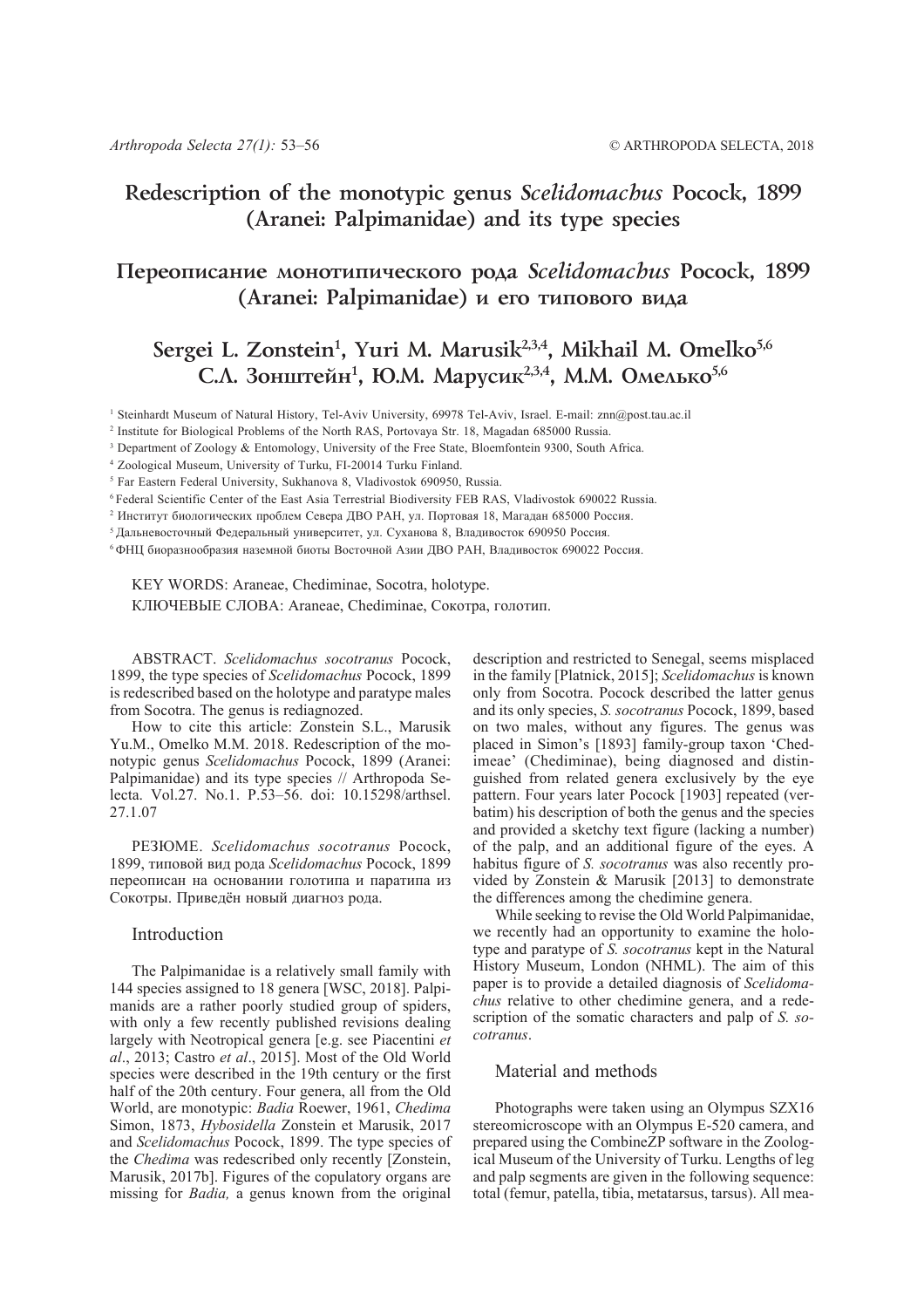

Figs 1–12. *Scelidomachus socotranus*, paratype male. 1–2 — habitus, dorsal and lateral views; 3–4 — prosoma, ventral and subdorsal views; 5 — anterior part of carapace, showing eyes; 6 — leg I and palp, ventro-retrolateral view; 7–8 — palpal tibia, cymbium and bulb, dorsal and ventral views; 9–10 — entire palp, retrolateral and ventro-prolateral views; 11 — distal portion of bulb, showing embolus and conductor, ventral view;  $12$  — mouth parts, ventral. Scale bars = 0.2 mm if not otherwise indicated. Abbreviations:  $Cb$  — cymbium;  $CK$  keel of chelicera; *Co* — conductor; *Dn* — labial deep notch; *Em* — embolus; *Tl* — tegular lamella; *Vt* — ventral thorns.

Рис. 1–12. Соматические признаки *Scelidomachus socotranus*, паратип: 1–2 — габитус, сверху и сбоку; 3–4 — головогрудь, снизу и полусверху; 5 — передняя часть каракса, показыны глаза; 6 — нога I и пальпа, снизу-ретролатерально; 7–8 — пальпа (голень-лапка), сверху и снизу; 9–10 — вся пальпа, ретролатерально и вентро-пролатерально; 11 — вершинная часть бульбуса с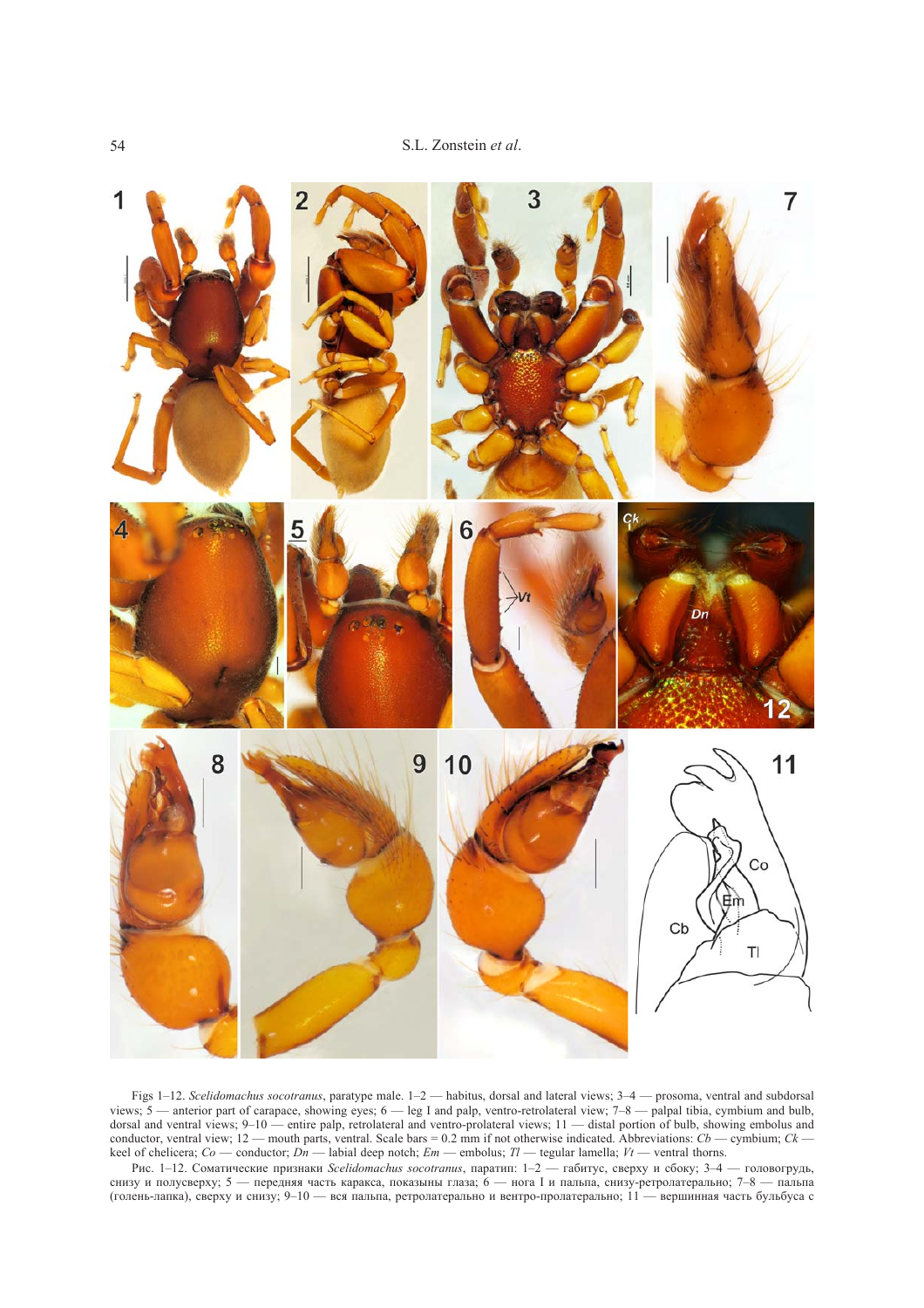surements are given in millimeters. For eyes and spinnerets, the abbreviations are the standard for Aranei. The names of the localities are specified and the coordinates are given according to Bezdìk *et al.* [2012].

#### Taxonomy

Subfamily Chediminae Simon, 1893

Chedimeae Simon, 1893: 402.

Chediminae: Platnick, 1975: 2; Zonstein, Marusik, 2013: 36. COMMENTS. Twelve genera are currently considered

in Chediminae: *Badia*, *Boagrius* Simon, 1893, *Chedima*, *Chedimanops* Zonstein et Marusik, 2017, *Diaphorocellus* Simon, 1893, *Hybosida* Simon, 1898, *Hybosidella*, *Levymanus, Sarascelis* Simon, 1887, *Scelidocteus* Simon, 1907, *Scelidomachus* and *Steriphopus* Simon, 1887. Differences between them were briefly discussed by Zonstein & Marusik [2013] in support of placement of the newly described *Levymanus* from Israel. Most chedimine genera and species are restricted to the African continent and adjacent Madagascar, the Seychelles and the Middle East. Only two genera, *Boagrius* and *Steriphopus*, occur exclusively in South-East Asia (we consider the East-African members of the former genus as not actually belonging to *Boagrius*; in our opinion they may belong to a new genus, as yet undescribed), whereas *Sarascelis* is distributed in both tropical Africa and South Asia [see Zonstein and Marusik 2013, fig. 51].

#### *Scelidomachus* Pocock, 1899

*Scelidomachus* Pocock, 1899: 151; 1903: 194.

TYPE SPECIES. *Scelidomachus socotranus* Pocock, 1899, by monotypy.

DIAGNOSIS. The structure of the palpal organ in *Scelidomachus* resembles that in *Hybosidella*: both these genera differ from all other chedimine palpimanids in having the apically dilated and flattened conductor. *Scelidomachus* can be easily distinguished from *Hybosidella* by a number of eyes (8 *vs*. 2), as well as by shape of the conductor, which is tridentate in the former, but bifurcate in the latter taxon (Figs 7–11; *cf.* Zonstein & Marusik, 2017a, figs 53, 54, 64– 66).

GENERIC CHARACTERS. Based entirely on the characters of *S. socotranus* (see below).

SPECIES INCLUDED. Only the type species.

#### *Scelidomachus socotranus* Pocock, 1899 Figs 1–12.

*Scelidomachus socotranus* Pocock, 1899: 41 ( $\circ$ ); Pocock, 1903: 194, pl. 26, f. 3 ( $\circlearrowleft$ ); Zonstein, Marusik, 2013: 32, f. 7 ( $\circlearrowleft$ ).

TYPE MATERIAL: YEMEN: holotype  $\circlearrowleft$ , Socotra Island, Dahamis, 12°37′N, 54°07′E, *ca*. 120–150 m, December 1898, W.R.O. Grant (NHML). Paratype:  $1 \circ$ , Socotra Island, Thluteen (= Jena-Agahan), 12°34′N, 54°04′E – 12°36′N, 54°05′E, 400–800 m, December 1898, W.R.O. Grant (NHML).

NOTE. The preserved condition on the paratype is better than that of the holotype, hence the redescription below is based on the former specimen.

DIAGNOSIS. See diagnosis for the genus (above).

Leg tarsi scopulate; claw tufts well-developed. Paired tarsal claws very narrow with 1–2 tiny subapical teeth. Paired claws on tarsus I noticeably smaller than those on tarsi II– IV. Abdominal scutum forming a rather short pedicel tube (Fig. 3); dorsal portion of scutum relatively small. Spinnerets not encircled by sclerotized ring; AMS small, cylindrical, two-segmented; PMS and PLS absent at least in males. Palp (Figs 6–11): femur short, length subequal to length of cymbium; patella small without dorsal process, subglobular; tibia strongly swollen, as long as wide, 1.75 x wider than femur. Cymbium long and thin, tapering distally. Tibia and base of cymbium with retrolateral brush of more dense setae. Bulb longer than cymbium due to very long "conductor" (*Co*); tegulum longer than wide and wider than diameter of femur; prolateral part with large lamella (*Tl*) hiding base of embolus; "conductor" as long as tegulum, expanded at its tip with tridentate distal margin; embolus (*Em*) wide, flat, partly membranous, twisted in apical half; tip of embolus coincides with tip of cymbium.

DISTRIBUTION. The species is known only from Socotra, Yemen.

**Acknowledgements**. We thank Janet Beccaloni, the curator of the Natural History Museum, London, for access to the type specimens and Seppo Koponen (University of Turku) for providing museum facilities. Naomi Paz (Tel-Aviv University) kindly checked the English in an earlier draft. We are also grateful to Martín Ramírez whose comments allow to improve this paper. This study was supported in part by the Ministry of Absorption, Israel and by the Far Eastern Federal University (Vladivostok).

REDESCRIPTION. Male (paratype). Body length 6.10. Colour in alcohol: carapace and chelicerae dark carmine; labium, sternum, palps and legs yellowish-red; abdomen uniformly light yellowish-brown. General appearance as in Figs 1–5. Carapace 2.39 long, 1.71 wide, with fine-corrugated cuticle, oval in dorsal view. Cephalic part not raised behind eye area. Thoracic fovea short, deep and longitudinal (Figs 1, 4). Eye sizes and interdistances: AME 0.14, ALE 0.10, PLE 0.08, PME 0.06, AME–AME 0.05, AME–ALE 0.08, AME–PLE 0.09, ALE–PLE <0.01, PLE–PME 0.16, PME–PME 0.12. Clypeus about two times higher than AME diameter. Chilum inconspicuous. Chelicerae retrolaterally with longitudinal low and flattened lateral keel and stridulatory ridges; cheliceral furrow with few peg teeth; lateral sides close to fang with small keel (*Ck*, Fig. 12). Sternum shield-like with granulate texture; labium about 1.5 times as long as broad at base and deeply notched anteriorly (*Dn*, Fig. 12). Legs: Leg formula: 1,4,2,3. Leg I: Coxa very large (Figs 2–3), dorsally with numerous tiny thorns; femur thick and swollen; femur, patella and tibia ventrally with numerous small cuticular thorns, metatarsus with few large ventral thorns (distal-most of them largest); tibia and metatarsus with well-developed prolateral scopula. Legs II–IV long and slender. Legs and palp length: palp 1.86 (0.62, 0.21, 0.48, –, 0.55); I 5.57 (1.77, 1.56, 1.28, 0.47, 0.49); II 4.35 (1.32, 0.88, 0.90, 0.77, 0.48); III 3.76 (1.14, 0.70, 0.64, 0.80, 0.48); IV 5.60 (1.62, 0.91, 1.31, 1.24, 0.52).

эмболюсом и кондуктором, снизу; 12 — ротовой аппарат, снизу. Масштаб = 0,2 мм если не указано иначе. Сокращения: *Cb* цимбиум; *Ck* — киль хелицеры; *Co* — кондуктор; *Dn* — глубокая вырезка нижней губы; *Em* — эмболюс; *Tl* — тегулярная пластинка; *Vt* — вентральные шипики.